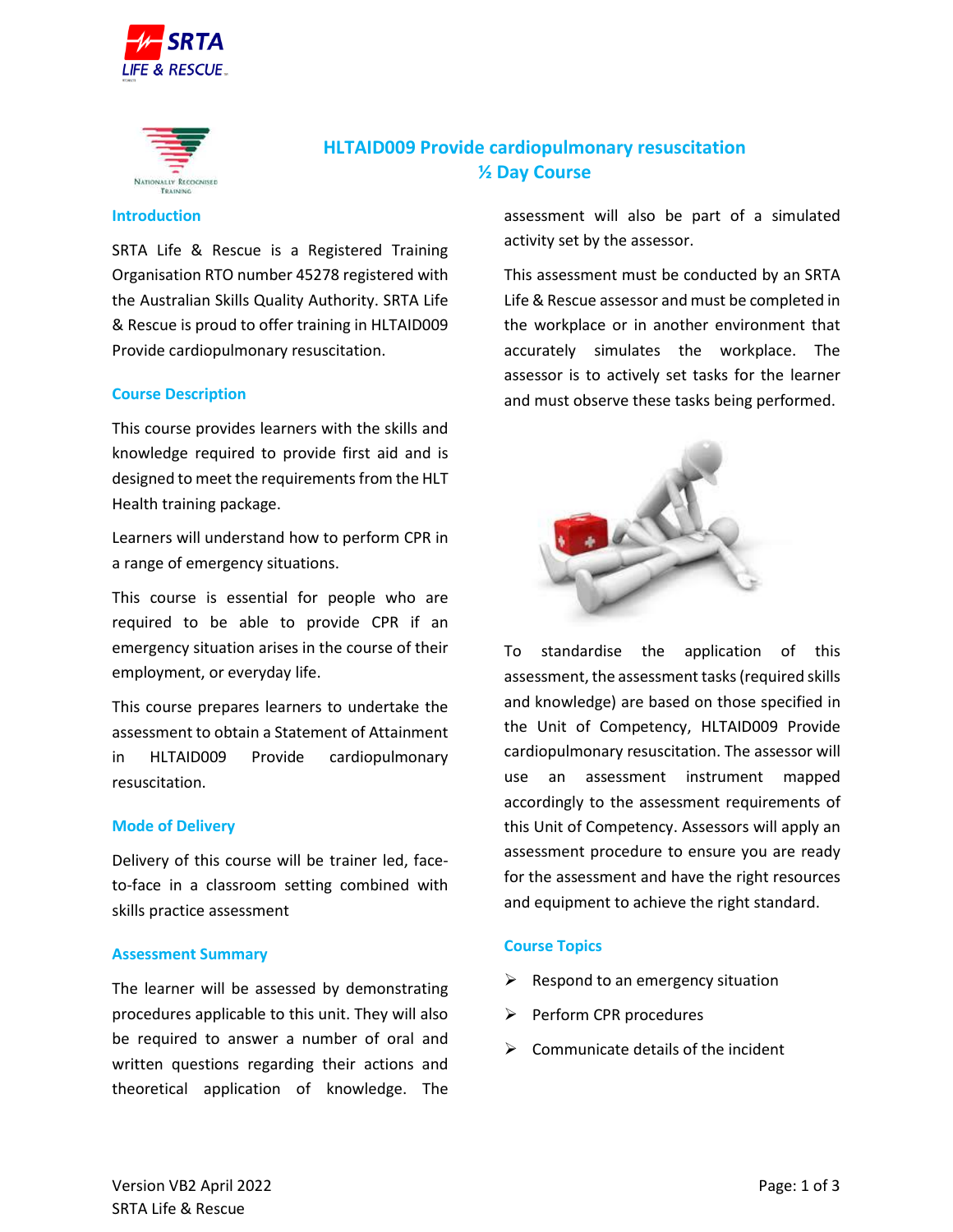



## **National recognition**

On successfully completing the training and assessment you will be issued a Statement of Attainment issuing you the unit of competence:

HLTAID009 Provide cardiopulmonary resuscitation.

This unit of competence is nationally recognised and provides individuals with a valuable outcome that can be applied throughout Australia.

#### **Course Commencement Dates**

Courses dates and times do vary. Please visit our website using the link below to view the current course calendar:

#### [www.srta.com.au](http://www.srta.com.au/)

#### **Course Duration and Location**

The course is delivered over a 1/2 day.

Training is delivered at SRTA Life & Rescue which is located at:

**Hobart** – Unit 6/18 Kennedy Drive – Cambridge

Ph: 62484780

**Launceston** – 2/18 Connector Park Drive – Kings meadows Ph: 6248780

**Burnie** – 13 Wellington Street Burnie

Ph: 6248780

## **Course Materials**

Learner training is supported through the provision of quality learning materials and resources.

Learners should attend the course in comfortable appropriate clothing. All equipment and consumables are supplied as part of the course.

# **Course Conduct**

Learner training is supported through the provision of quality learning materials and resources.

On arriving, learners will complete any outstanding enrolment administration and then participate in group learning activities about the theory of providing Cardiopulmonary resuscitation (CPR). We put what is learnt into practice via our practical component. There is sufficient time over the course for additional one-on-one training for those requiring it. At SRTA Life & Rescue we provide a friendly and supported environment to learn and achieve.

#### **Pre-Requisites/Entry Requirements**

- There are no qualification pre-requisites for this course.
- Learners must be aged 18 years or older
- Photo Identification is required to be sited prior to course commencement.
- Language, literacy, and numeracy skills required to interpret legislative requirements and to undertake written and practical assessment activities.
- Learners must be physically capable of bending and kneeling to provide first aid to a person on the floor. This includes performing CPR for at least 2 minutes.